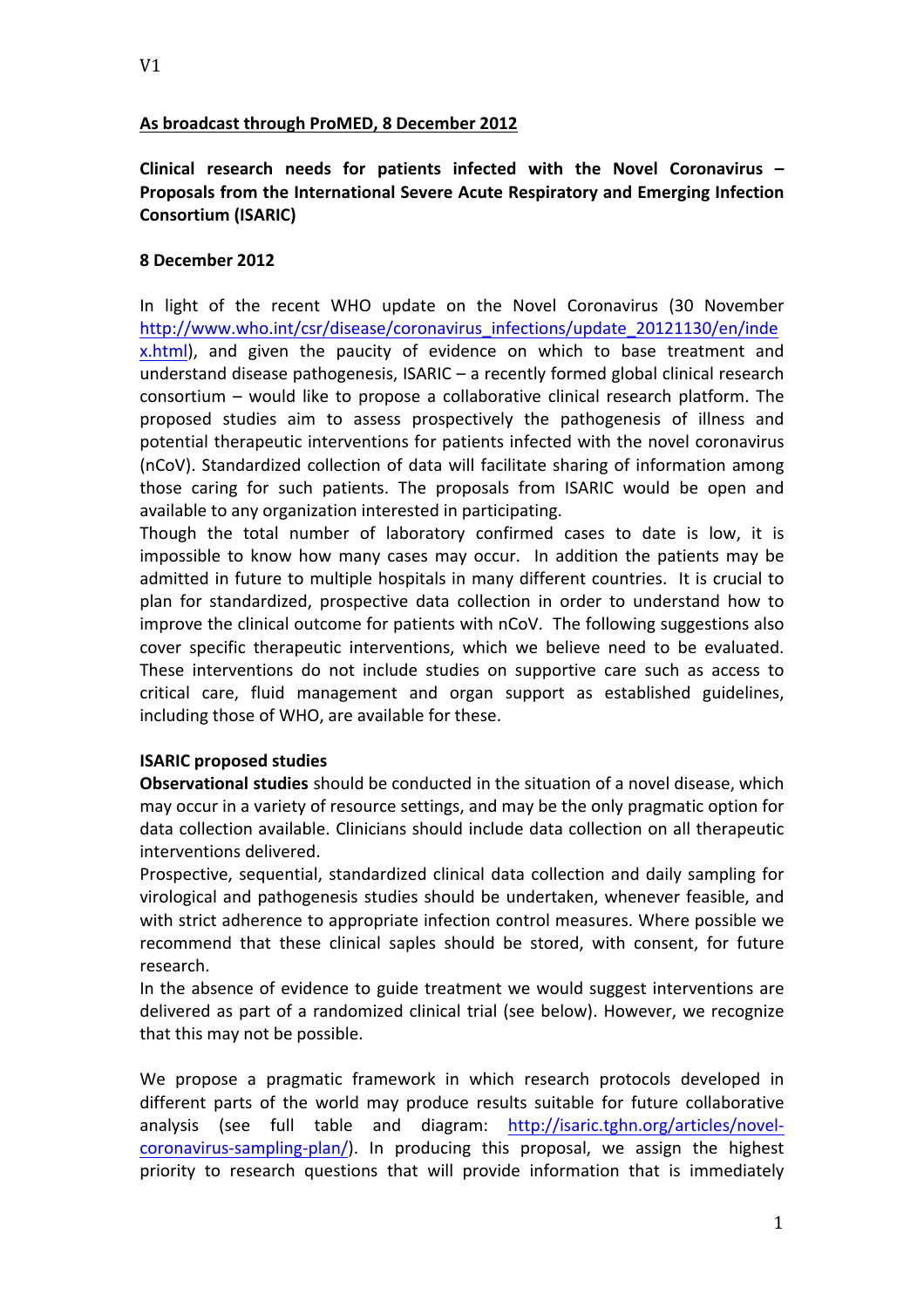clinically relevant. Local resource requirement to recruit cases is the primary determinant of which hospitals can participate. In practice this is the key determinant of the global spread of a research project, and hence the number of cases that can be recruited. We therefore used the local resource requirement to stratify studies: studies on the lowest tier (tier 1, Tiered Strategy: http://isaric.tghn.org/articles/novel-coronavirus-sampling-plan/) may be carried out in almost any hospital that is capable of participating in research, whereas some studies in tier 3 require extensive dedicated research staff in any recruiting centre. Tiers 1+2 comprise samples and data for studies that both require large numbers of cases but have relatively limited local resource implications. Full recruitment to

- these studies would require:
	- 1. Consent
	- 2. Storage of all clinically-indicated pathogen samples
	- 3. A single EDTA blood sample at the time of recruitment, to be split into plasma and cell fractions locally.

Tier 3 lists additional studies, all of which are to some extent dependent on Tiers 1+2. A more detailed list of samples proposed in this tier is available for download on ISARIC's website: http://isaric.tghn.org/articles/novel-coronavirus-sampling-plan/).

**Randomized Controlled Trials (RCTs)** could be initiated either if sufficient patients are seen at one location or via a collaborative regional or global effort with appropriate ethical approvals in place. Therefore, we suggest that clinicians and researchers consider, in advance, which intervention(s) they would with to evaluate in an RCT and have pre-emptive discussions with ethics committees to expedite decision-making.

Please see the discussion below with our suggestions regarding the therapeutic interventions that could be studied.

We will make available online at www.isaric.org a draft consent form, case report form and outline protocol (adaptable) for anyone either interested in participating in such a collaborative effort or requiring access to these materials for their own use in individual studies.

#### **Potential therapeutic interventions**

No antivirals or therapeutics of proven value currently exist for the novel  $CoV$ , and insufficient data were generated in studies of patients with the SARS-CoV to be able to guide treatment decisions (Wong and Yuen, J Antimicrob Chem 2008, 62:437; Stockman et al., PLoS Med 2006, 3(9): e343). However, a potential role for antiviral therapy is supported by the observation that viral load is positively correlated with the development of organ dysfunction and death in SARS-CoV patients (Hung IF et al. Emerg Infect Dis 2004, 10:1550). Based on rhesus macaque model and/or clinical studies in SARS, antiviral agents of particular interest would include **Interferon-alfa** (Loutfy et al., JAMA 2003, 290:3222), neutralizing antibody (convalescent plasma or monoclonal antibodies if/when available) (Yeh et al., JAC 2005, 56:919), and perhaps siRNAs (Li et al., Nature Med 2005, 11:944). Neither systemic ribavirin nor HIV protease inhibitors (lopinavir-ritonavir) were proven beneficial in SARS, and ribavirin was associated with significant side effects. However, the use of lopinavir/ritonavir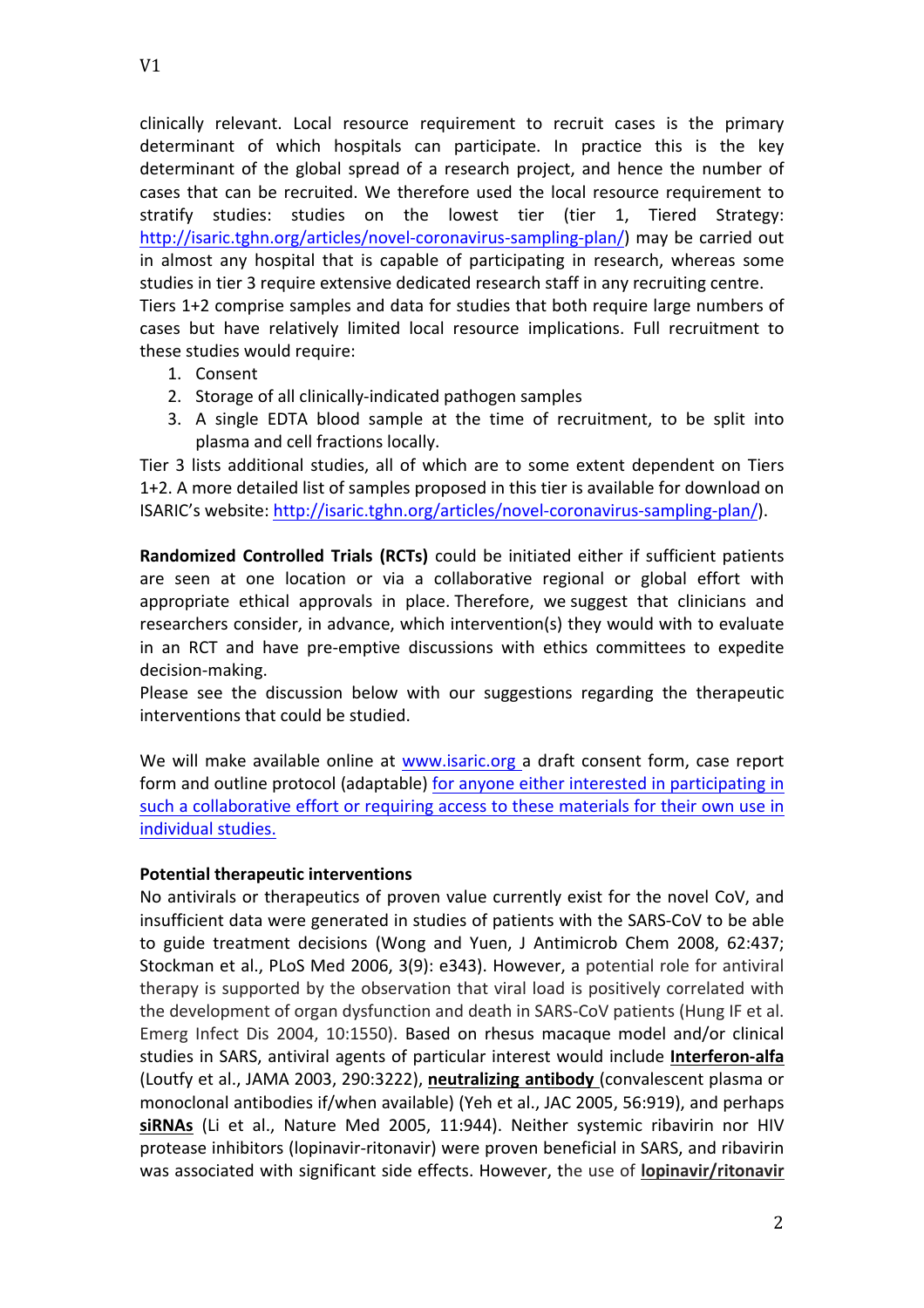**plus ribavirin** was associated with a lower incidence of adverse outcomes including acute respiratory distress syndrome, other adverse outcomes and death and antiviral effects when compared with historical controls who had received ribavirin alone (Chu CM et al., Thorax 2004, 59:252), so that further study appears warranted. Unlike SARS CoV, the nCov does not appear to share the ACE2 receptor (R Fouchier, personal communication), so that inhibitors directed to it are unlikely to be effective. The finding that mannose-binding lectin (MBL) levels were lower in SARS patients (Ip et al., JID 2005, 191:1697) and that MBL can inhibit the SARS-CoV in vitro (Zhou et

al., J Virol 2010, 84(17):8753), raise the possibility of using recombinant human MBL, shown active in an Ebola murine model (Michelow et al., JID 2011, 203:175), for treatment. The role of immunomodulatory interventions in SARS treatment remains unclear.

Systemic corticosteroids were commonly used in SARS patients and, while some reports suggested transient effects on fever and pulmonary manifestations, no survival benefit was established and serious adverse effects include increased risk of secondary infections and aseptic necrosis of the hip. The use of corticosteroids was also associated with an increase in the plasma viral load (Lee N et al., J Clin Virol 2004, 31: 304-9). **IVIg** was not systematically studied in SARS but may warrant further study for both its immunomodulatory effects and possible nCoV inhibitory activity. There is continued interest in the role of statins and other immunomodulatory agents in severe acute respiratory infections in general and these could be considered as part of detailed observational studies or ideally an RCT.

## **About ISARIC**

The International Severe Acute Respiratory and Emerging Infection Consortium (ISARIC) is a global consortium of clinical research networks aiming to change the approach to collaborative patient orientated research between and during rapidly emerging public health threats. A new approach will enable the generation and sharing of new knowledge, complement public health responses, maximize the availability of clinical information and thereby save lives. Being a partner of ISARIC is open to anyone interested in clinical research in rapidly emerging public health threats globally.

We hope that ISARIC, supported by, the Wellcome Trust, Medical Research Council UK, Bill and Melinda Gates Foundation, INSERM France, Singapore Ministry of Health, and the Li Ka Shing Foundation will help facilitate collaborative patient orientated research to complement the public health response in epidemics and pandemics.

http://www.wellcome.ac.uk/News/Media-office/Pressreleases/2011/WTVM053638.htm www.isaric.org

**Signed the ISARIC Executive, through Derek Angus** University of Pittsburg School of Medicine, USA **Kenneth Baillie** The Roslin Institute, University of Edinburgh, UK **Roberto Bruzzone**